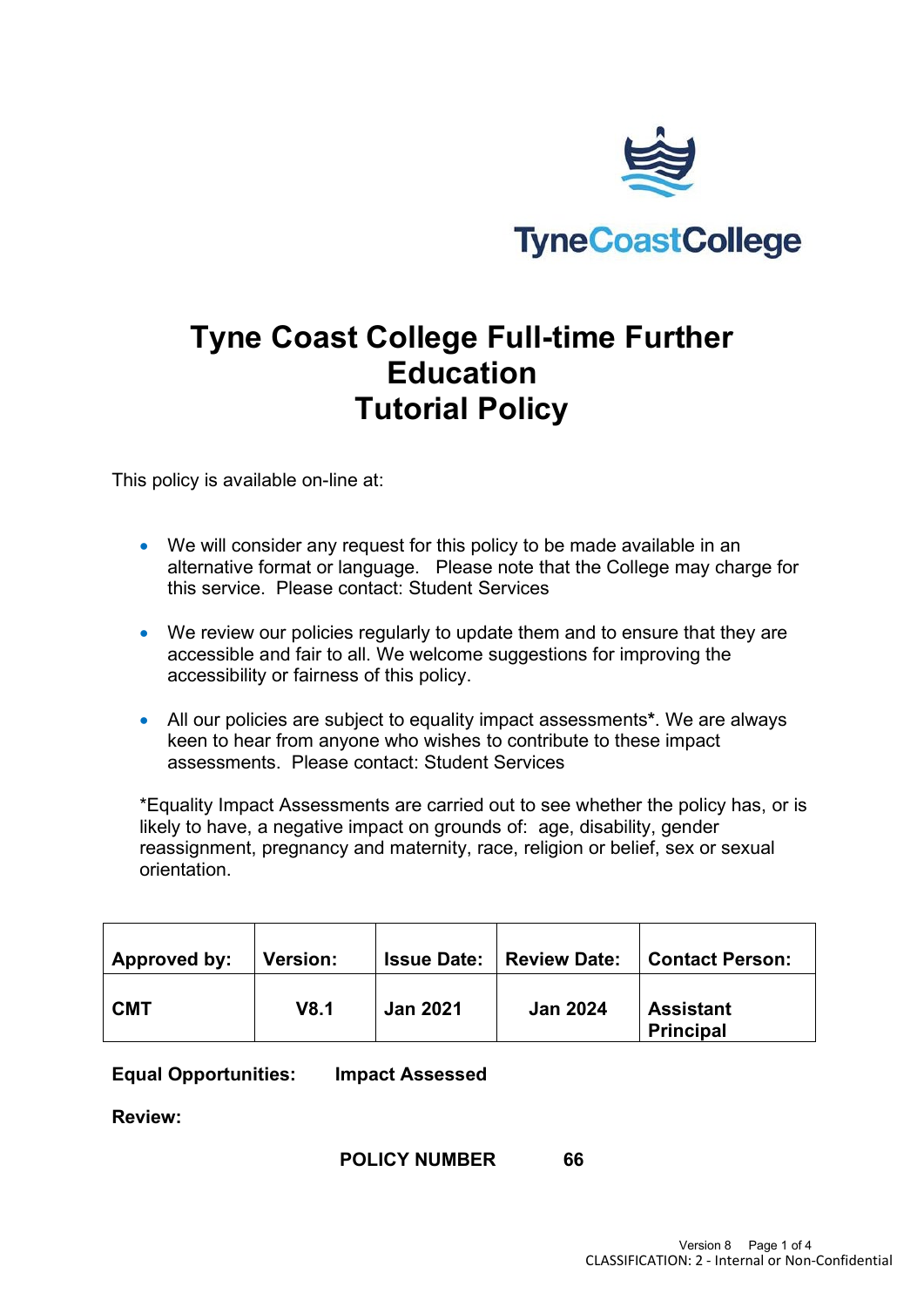# **1 Policy Statement**

The tutorial and learner support framework directly relates to the college's mission by contributing to the delivery of every learner's full potential. The basis of the policy is that:

- Personal tutorial support and guidance for every learner is essential to success.
- Tutorial support is essential to the management of learner performance.
- Tutorial support is essential to managing learner attendance, retention, achievement and progression.
- Tutorial support places the individual learner at the centre of the learning experience and contributes to the delivery of personal development & behaviour and attitudes of learners as outlined in OFSTED's Education Inspection Framework.
- Tutorial support is essential to the development of learners independent study and employability skills

# **2 Scope**

- The policy applies in full to all full time learners, including apprentices and partnership provision
- The policy applies in full to all part time learners attending a college programme in excess of 216 GLH.

## **3 Legislation**

No specific legislation applies to this policy.

## **4 Responsibilities**

All staff are required to give full and active support to the policy. Within this general responsibility there are some specific responsibilities:-

- 4.1 Principal of Tyne Coast College for the performance review and strategic development of the policy over time
- 4.2 Assistant Principals for the effective operation and quality monitoring of the policy, in close co-operation with the Head of SEND and Student Services and Heads of School/Learning.
- 4.3 Assistant Principals, Heads of School/Learning, Head of SEND and Student Services, Pastoral Manager, PPC's and work based assessors for ensuring that the framework is fully operational in accordance with the college's policy and procedures and to monitor its delivery and quality.
- 4.4 Assistant Principals, Heads of School/Learning, Head of SEND and Student Services, Pastoral Manager, PPC's and work based assessors for ensuring that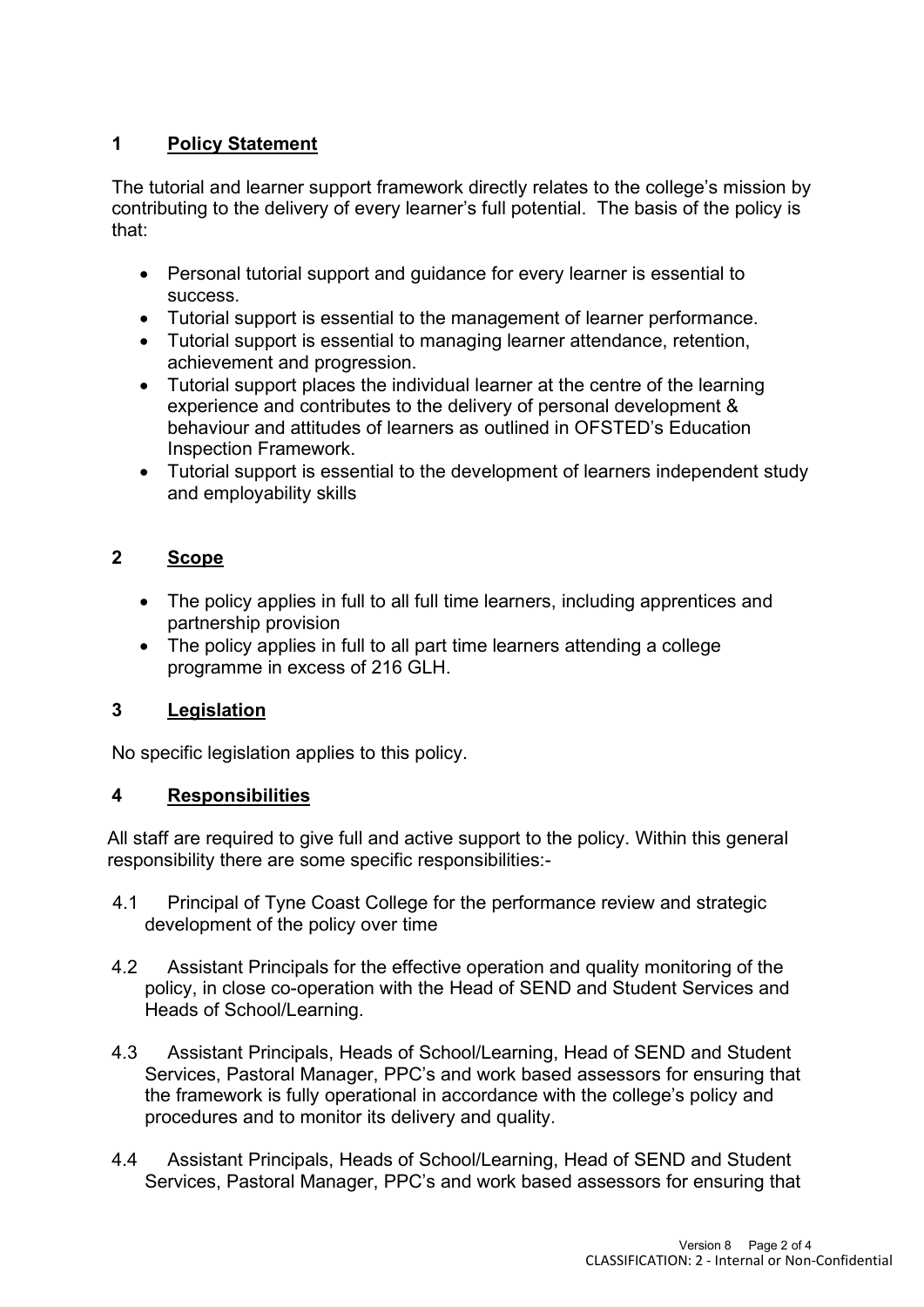teams provide high quality and effective learner support in accordance with the college's policy and procedures and to monitor its delivery and quality

- 4.5 Assistant Principals, Heads of School/Learning, Head of SEND and Student Services, Pastoral Manager, PPC's and work based assessors for the delivery and management of the support framework in their own programmes and to monitor the delivery, quality and learner response to the experience
- 4.6 The Pastoral Manager, Performance and Progression Coaches (PPCs) and work based assessors have responsibility for tracking the academic progress of their tutees/learners and to provide their entitlement to 1:1 support. PPC's and work based assessors will communicate with subject teaching staff and provide informed advice, guidance and support. Where a learner is in need of additional learning support and guidance to support progress, the PPC/work based assessor should refer him/her to other internal services.
- 4.7 PPC's to maintain information relevant to the students' performance within student database systems including confidential elements.

To include:

- Individual Learning Plan, including targets
- Records of progress review meetings
- Attendance Record GCSE/Functional skills
- Assessment Records including Key Skills Tracking and Assessment Records
- Work Experience Records/Volunteering
- Additional Learner Support
- 4.8 Subject/Unit teaching staff should provide direct, individual and personal support to each learner including regular, systematic 1:1 feedback and formative advice on maximising their progress and performance. Every lecturer should communicate learner's progress and performance to PPCs. Student database systems should be used for this purpose.
- 4.9 PPC's/work based assessors to work with curriculum staff and Heads of School/Learning to ensure that all learners are stretched and challenged in line with the college culture of Raising Aspirations for all learners.
- 4.10 PPC's to work with curriculum staff to ensure that learners are sourcing and completing relevant work experience which enhances their employability skills and helps to secure progression to further study or employment upon course completion.
- 4.11 Work based assessors to ensure that the delivery of personal development, behaviour and attitudes of learners as outlined in OFSTED's Education Inspection Framework are covered as part of the apprentices 12 week review and that this is recorded in learners evidence files and/or on Smart Assessor.